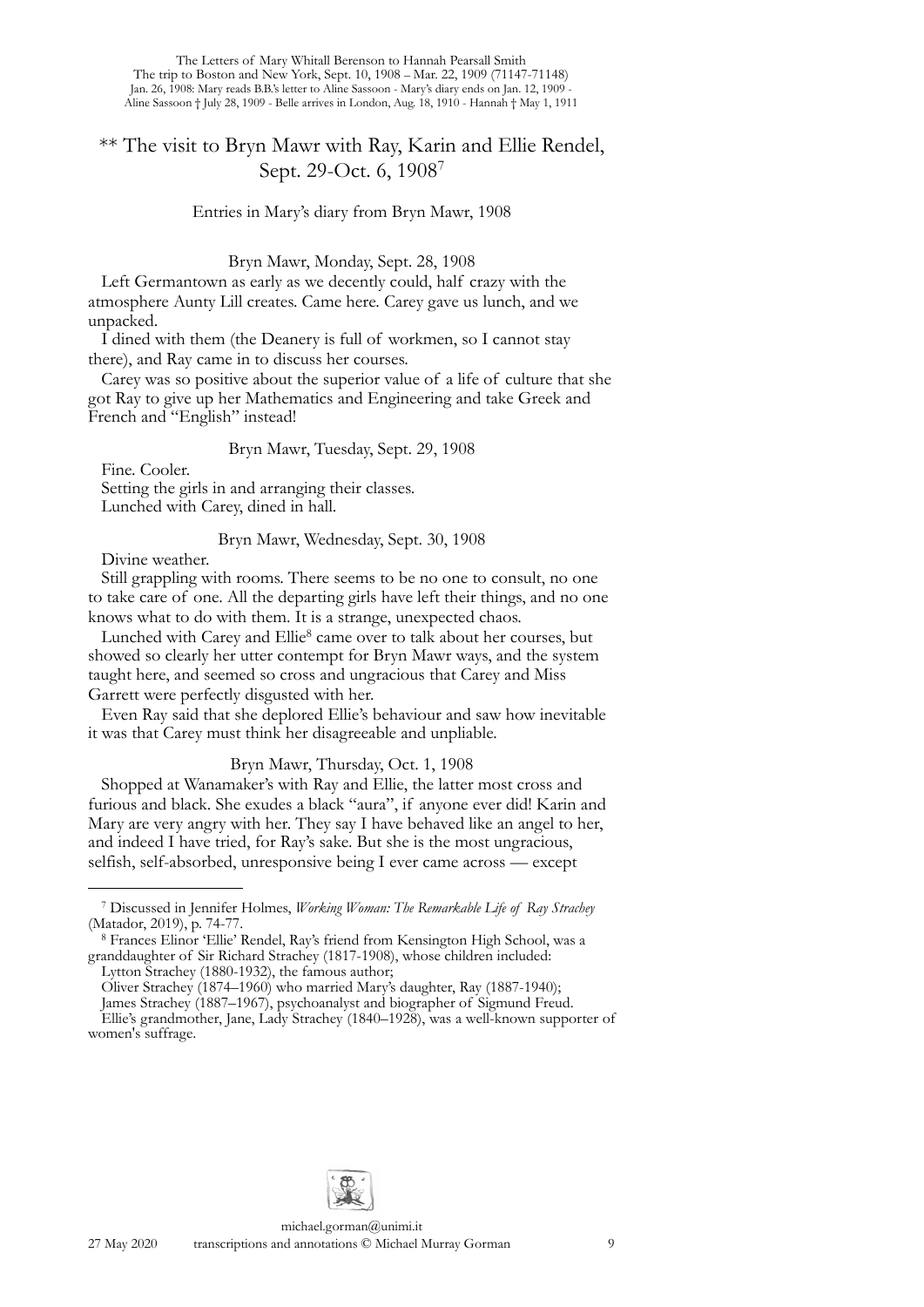Janet Dodge! She is making Ray quite miserable, and she sticks to her all the time. Ray, of course, has no chance to make any other friends. Karin is getting on splendidly, and enjoys everything and everybody.

no entries in Mary's diary from Bryn Mawr, Oct. 2-8, 1908

[321-322, 389-392] a three page letter on graph paper

Ray's Room, Bryn Maur,[9](#page-1-0) Tuesday, Sept. 29, 1908

Dearest Grandma,

Ray has gone out with Ellie to the tea-shop as Ellie is just up (10.30) and wants something to eat. She, Ellie, is grumbling about everything, and makes things rather hard and uncomfortable. She is so feckless too, she didn't find out, as all the others did, how to shut off her heat, so she lay broiling all night at 83º, cursing America and Bryn Maur and everything. She is hopeless as a practical person. I took her to her Bank in Philadelphia, but as she had forgotten to put her name on her letter of credit, she couldn't get any money! She makes [1.2] nothing easy or gay, but grumbles and grumbles all the time. I never knew a more depressed, feckless creature. However, Ray likes her, and it is her friendship after all. I haven't said anything, and indeed I think I have got on pretty well with her. I just put her "off my mind" (as one can do), from our start till now, but now I confess her crossness and dissatisfaction with Bryn Maur have somewhat irritated me. She is furious at the early breakfasts and says she never can get up, and furious that open fires are so expensive, says she can't live without a fire, that she will suffocate if the corridors are warmed, — in short see the gloomy side of everything.

Yet how can she? Anything [1<sup>389-390</sup>] lovelier that this place it would be hard to imagine, and on this bright, crisp, exhilarating autumn day it is a paradise. Hundreds of bright-haired girls are running in all directions over the Campus, laughing and calling to each other. Ray's windows look out on the new Library, which is a splendid building.

Carey and Miss Garrett took us all over it yesterday, with legitimate pride. The cloister is *perfectly beautiful*, with a lovely fountain in the middle of a huge quadrangle of "English" grass.

The Deanery isn't anywhere nearly finished yet. They are living in two of the servants' rooms. I have a very nice room at a hotel near by, and take my meals with them.

Last night Ray came [1.2] over before dinner was finished, and Carey in her admirable, decided way, polished her off before Ray had got through her plate of peaches and ice cream.

"Of course you're going to lead the Life of Culture", said Carey in her



<span id="page-1-0"></span><sup>&</sup>lt;sup>9</sup> Mary often wrote 'Bryn Maur', perhaps thinking of St Maurus and the Maurists of Saint Germain des Pres in Paris?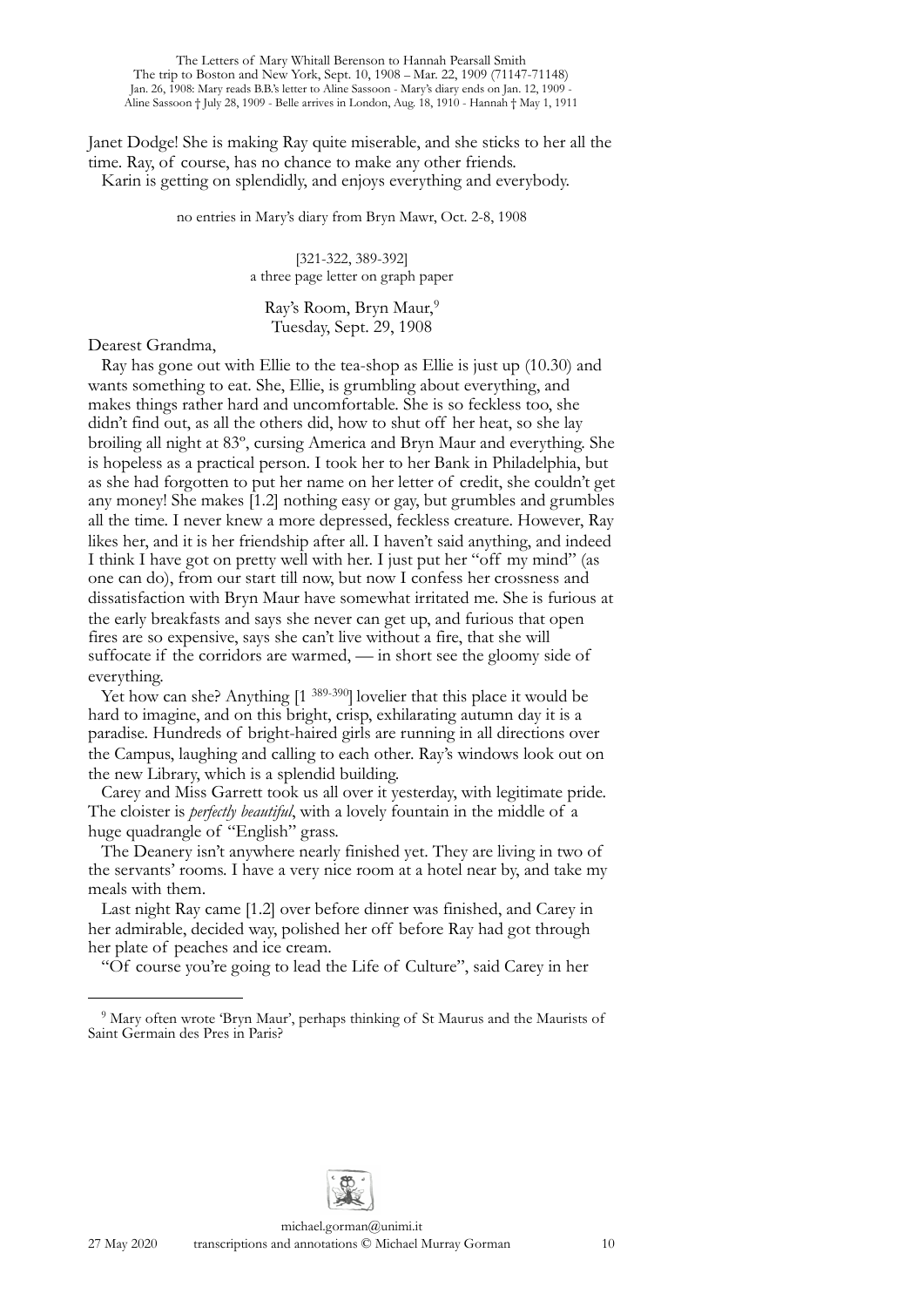most emphatic tones. "It is the only life worth while!" (more than I could have said).

And so Ray decided to take Homer and English XVIII century literature and then (for speaking) a class in "Argumentation", and another in Law, where you argue cases.

Having disposed of Ray, Carey sailed off to interview a hundred other anxious mothers. She is wonderful! Ray feels very enthusiastic about her, but Ellie is full of criticisms and detractions. Silly girl! She doesn't get half so much out of life. [2 391-392]

I will finish up Ray's letter, and enclose Karin's which she doesn't want sent round fro Family Records, but forwarded at once to Miss Helen Gardner, Sidgwick Hall, Newnham, Cambridge.

It was worse than my worst nightmares at Aunty Lill's. She is deafer than ever, but otherwise about the same old hypocrite and life-sucker as ever. She is absolutely terrible, and I think another day there would have killed us all, especially me.

She drove me to West Laurel Hill and made me weep over the graves of all my relatives, including the Hilleses and Shermans!

By the way, she is much concerned at having had not acknowledgement [2.2] from Logan of the photograph of Father's grave. The stone she put up is really in very good taste, as such tasteless things go.

I lunched with Carey again today and she had Karin in and settled *her* studies. Karin is taking to everything very well. She is a jewel of a child to do anything with, she enjoys and appreciates everything and makes no complaints. I am to dine with them in Hall tonight.

**Carey gives her Opening Speech in Chapel tomorrow** at 8.45, and we're all going to hear it. She is wonderful. Both she and Mary are full of tender enquiries after thee, and we all deplored thy attack of lumbago.

They sent endless messages of love to thee — thee is their Greatest Living Woman.

But I must close for the post.

Lovingly thy daughter M.

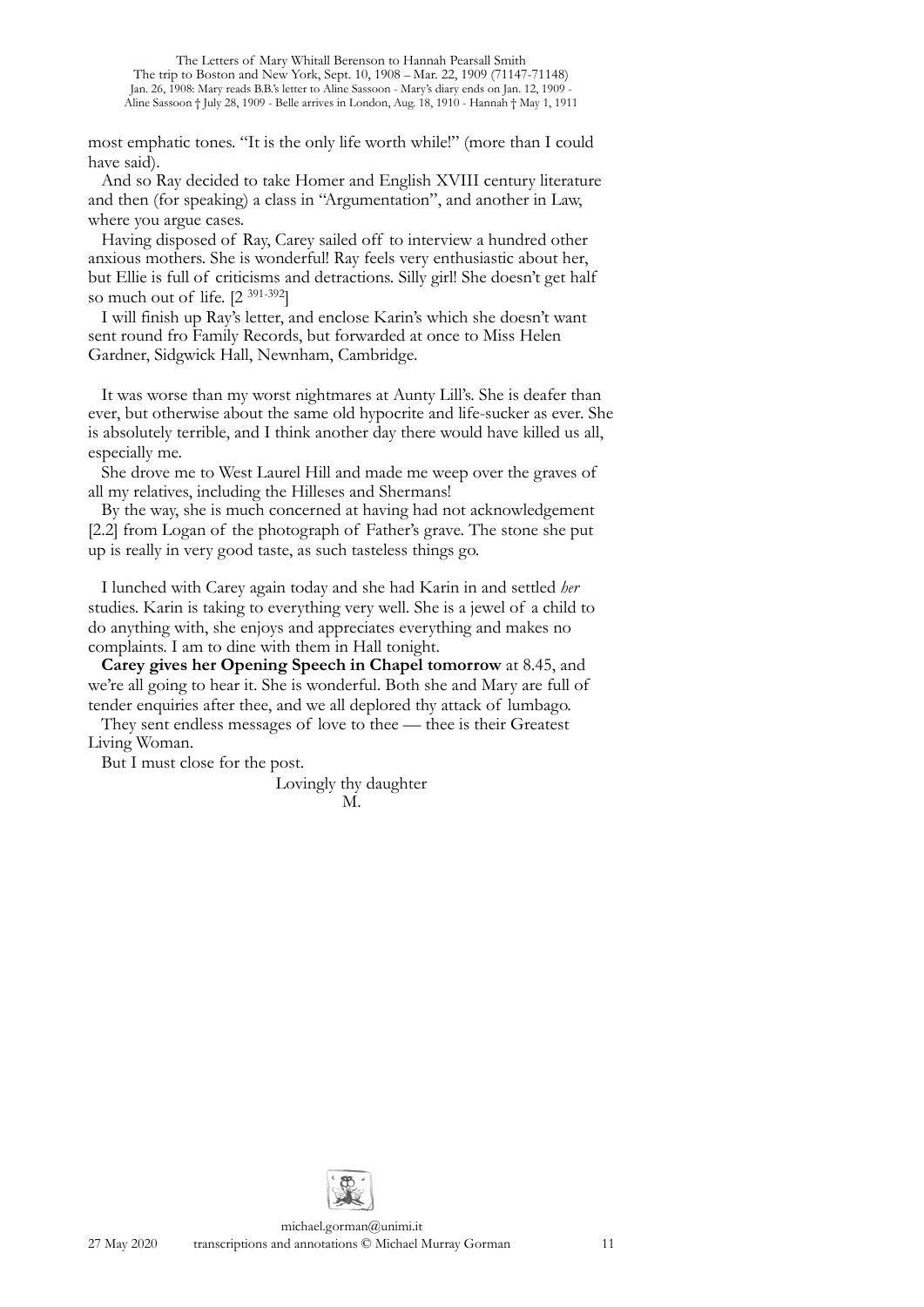## 323-324 a note on graph paper

## Bryn Maur College, Tuesday, Sept. 29, 1908

My dearest Aunty,

This is just a line to send our love and our warm thanks for thy kindness and thy welcome. It was like coming home. I can't say more.

The girls are in all the turmoil of getting settled and planning out their courses, otherwise they would write to thee themselves and say how sincerely grateful [1.2] they are, and how happy to have Ivy Collage as the background of their American experiences.

We got all our trunks safely together at last except one, and that I think I must have left at Ivy Collage — a small black leather hat-box (I think marked "Pearsall Smith" with 3 hats of peacock skins in it, and a small straw hat. I checked it from New York to Chelton Avenue,<sup>[10](#page-3-0)</sup> but forgot to see if it [1.3] came, and certainly didn't take it away. If it's not *chez toi*, I will look it up at Chelton Avenue the next time I come.

Carey and Miss Garrett are most kind. I take my meals with them, but sleep at the Montgomery Inn, as The Deanery is full of workmen.

I mustn't write more now as it is post-time, but I send much love to thee and the dear family next door.

> Thy devoted niece, Mariechen



<span id="page-3-0"></span><sup>10</sup> Camden, New Jersey? Chelten Avenue, Philadelphia, Pennsylvaniz?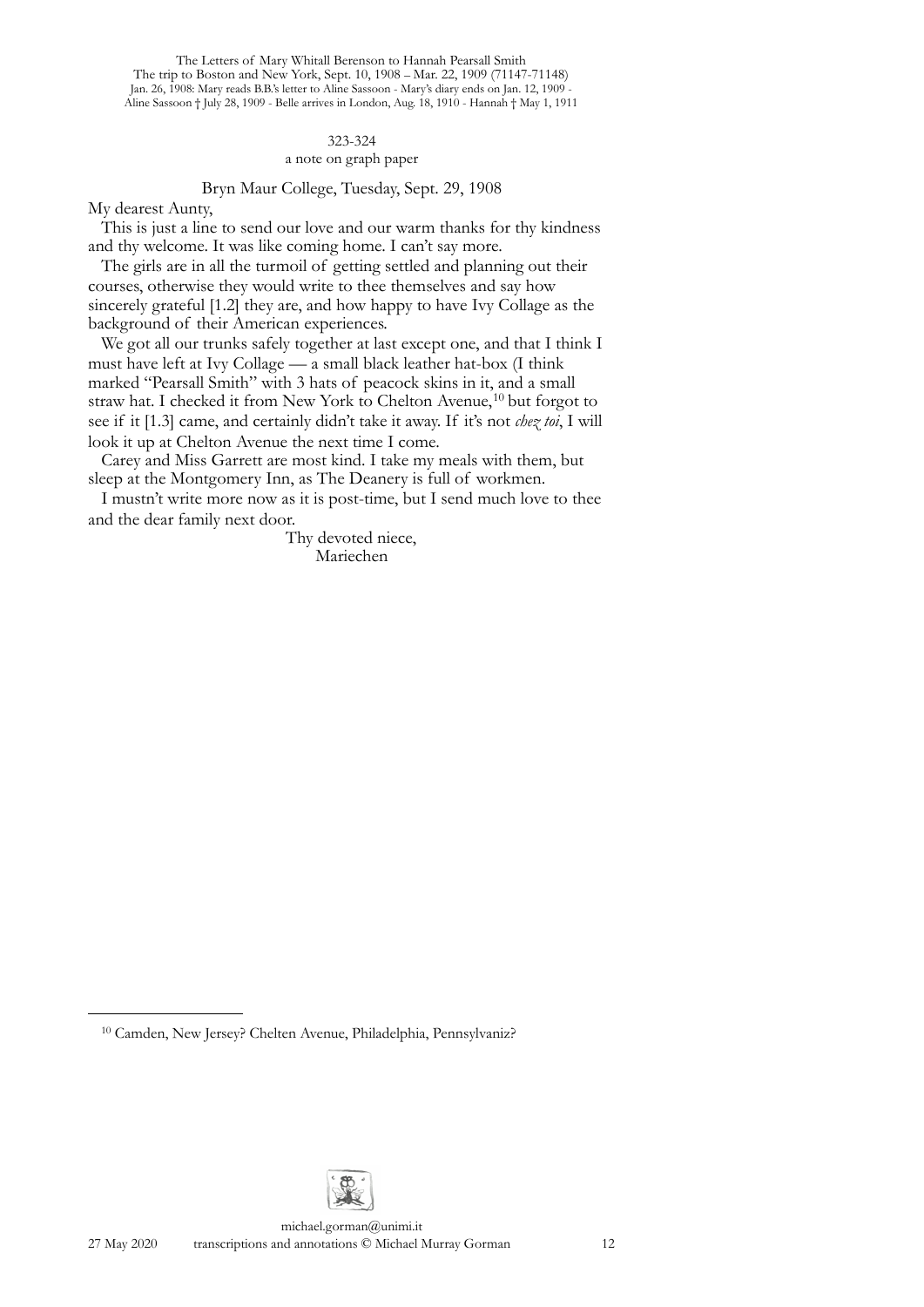## 325-332 a four-page letter on writing paper

## Ray's Room, Bryn Maur, <Thursday> Oct. 1, 1908 Dearest Grandma,

We are progressing, but very slowly, to a final settling in. Karin only heard today that she might have two rooms, and everything with her has been waiting for that. But she is so jolly she didn't care a mite, and she has been going about making friends everywhere and having the best time imaginable.

Not so Ellie, alas. She seems to take it as a personal affront that they do not furnish the rooms here, and is always sighing for her Newnham desk and chairs and carpet [1.2] and curtains. She made no effort to unpack, and was too depressed and gloomy for words. So at last today I got Ray and Karin and we went and unpacked for her, and got her room in order.

Ray despoiled herself of her most cherished possessions to furnish the room, but of course it looked still bare, as Ellie won't buy even a matting, nor even a waste-paper basket. Ray's things I have ordered at Wanamaker's, a green rug and curtains, a sofa-box-couch, and a rocking-chair, and a china tea set.

I took in Ellie there, but she could not make up her mind to buy even a cup. They leave too [1.3] much to the girls here, you have no feeling at all of being seen to or cared for. It is frightfully hard to find the housekeeper, and when you do, she is too busy to attend to your wants. It is hard on English girls, but still Ellie could reflect that she came her for new experiences.

Karin gets on all right, and Ray laughs over it with a little sarcasm, but still good-humouredly enough, but Ellie is gloomy and furious and never opens her lips except to complain.

Mary and Karin hold constant indignation meetings, and they feel sure she will spoil Ray's whole year. So far [1.4] Ray has had to spend her whole time consoling her and hasn't spoken to another girl. It is unfortunate.

But the worst of it is, Ellie has taken a hatred to the entire system of teaching Economics here, because it is Austrian rather than English in tendency, and she shows her contempt so plainly that I fear she has put her Professors against her.

Carey kindly had her over one day after lunch to consult with her about her work, and Ellie was so cross and ungracious and so contemptuous of the courses here that even Ray was shocked with her. I could not have believed anyone would be so little [2] responsive as she seemed. It settled her fate with Carey, who talked to me quite seriously today about whether Ellie couldn't be got to go home after the first semester, as she so obviously despised Bryn Maur and the work offered her here. She said she was afraid Ray's whole year would be practically thrown away if Ellie remained. But this is going too far, for I notice in their talks together, Ellie's disgust with things stirs Ray up to defend them.

There is to be a big Women's Suffrage Convention at Buffalo from the [2.2] 15th-19th and Carey asked me if Ray might go on with her and speak

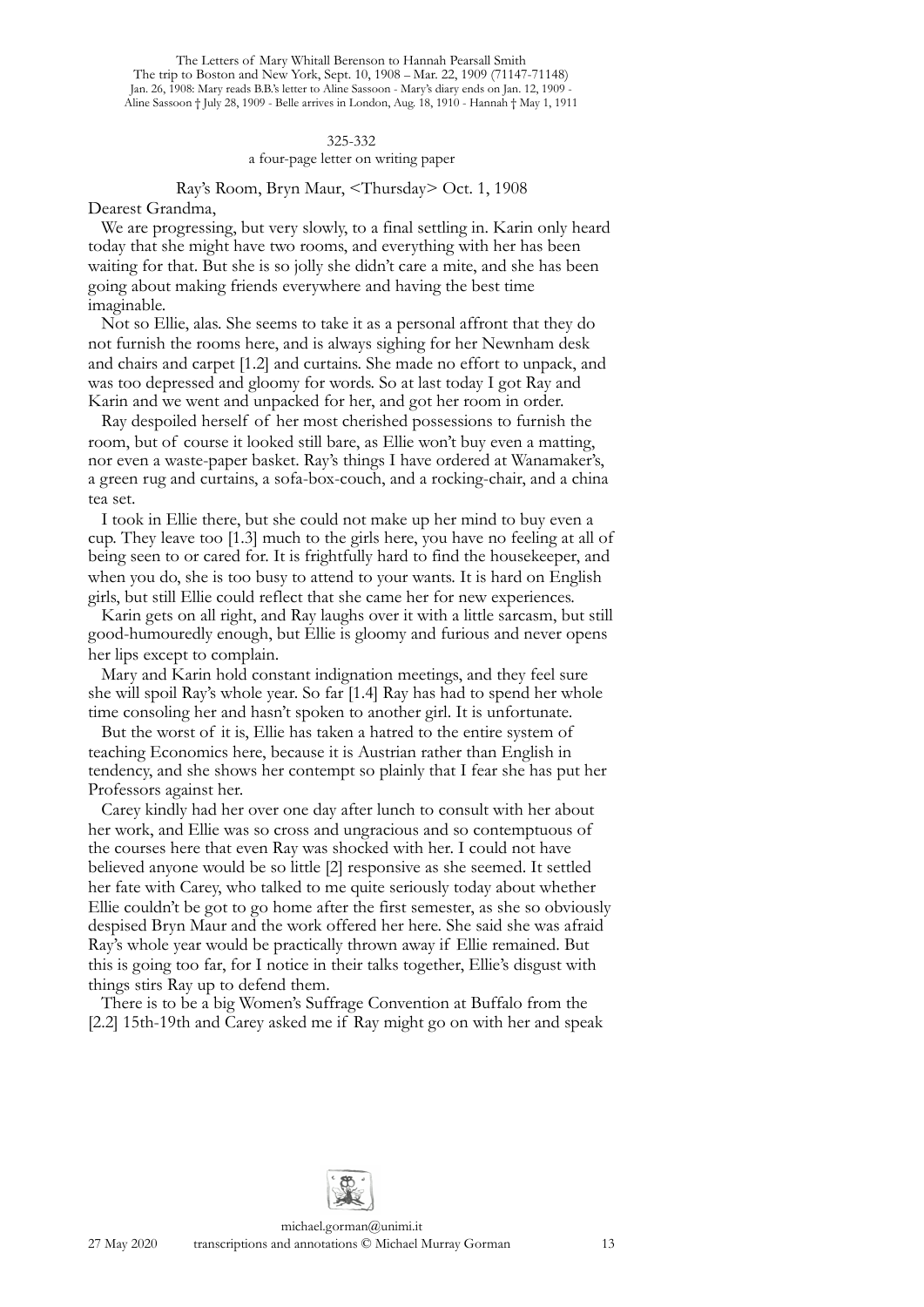at it. Of course it's a splendid chance, and I was delighted. But I thought it my duty to ask if a place could not be found for Ellie, as it is *just* what she wants.

But Carey set her face like flint against it. "She answers to Milton's line That two-handed engine at the door

Stands ready to strike once, and strike no more<sup>11</sup>

and Ellie, for Carey, is struck off.

Ray is delighted with the idea of going, but very sad that Ellie can't go too. She said she would *like* [2.3] to tell Ellie to be more sympathetic and friendly, but she didn't dare to in Ellie's present state of fury.

As far as I can make it out, Ellie simply cannot bear to play second fiddle, and this is a constant irritation to her. **She was somebody at Newnham**, and is nobody here, and she won't pitch in, like dear Karin, and *win* her place.

I have honestly tried, Grandma, to be nice to her, and Mary and Karin say I have been an angel. I hope so, and the effort has made me sympathize with her in her wounded pride and the strangeness of it [2.4] all. But she is a much more difficult character than I imagined, and I fear she is going to make an utter failure of this experiment, and I dread its influence on Ray. There is nothing to be done now, however, but think of ways of helping the situation.

I am going to drive them over tomorrow to the Rev. Anna Shaw's, who is also organizing the Buffalo Congress, to see if she can't make a place for Ellie. But one of the poor girl's difficulties is that her parents haven't given her enough money, and she can't afford a think. I feel that most of what I give to Ray will go in making up [3] for Mr. Rendel's meanness. Ray treats her to teas regularly (their tea things haven't yet come), and to breakfasts when she[s late, and to ice-cream sodas, in short, everything.

I am awfully pleased about this Buffalo trip. It will do Ray a world of good. She adores Carey anyhow (I hope Ellie won't shake her in *that*), and she will meet all sorts of people.

I am going to Baltimore on Saturday < Oct. 3> to spend a day with Harry and Zoe. Then I shall go to Washington for [3.2] Zangwill's play, and return here to give the last touches to the girls' rooms. I shall spend Wednesday night the 7th — oh misery! — with Aunty Lill, and then go to New York for a week. Grace will put me up. Then comes Buffalo, and two days later B.B. arrives.

\*

So I am well filled up.

Mary Garrett took me all over the new and transformed Deanery today. She has thought of everything — even to shoots for soiled linen that converge [3.3] to a cupboard where it can be sorted — a series of wastepaper shoots that empty into a huge bag which is every day detached and another (there are 2) attached in its place — shoots for garbage, broken glass, ashes and tin-cans converging on an outhouse where the scavenger



<span id="page-5-0"></span><sup>&</sup>lt;sup>11</sup> Milton, Lycidas.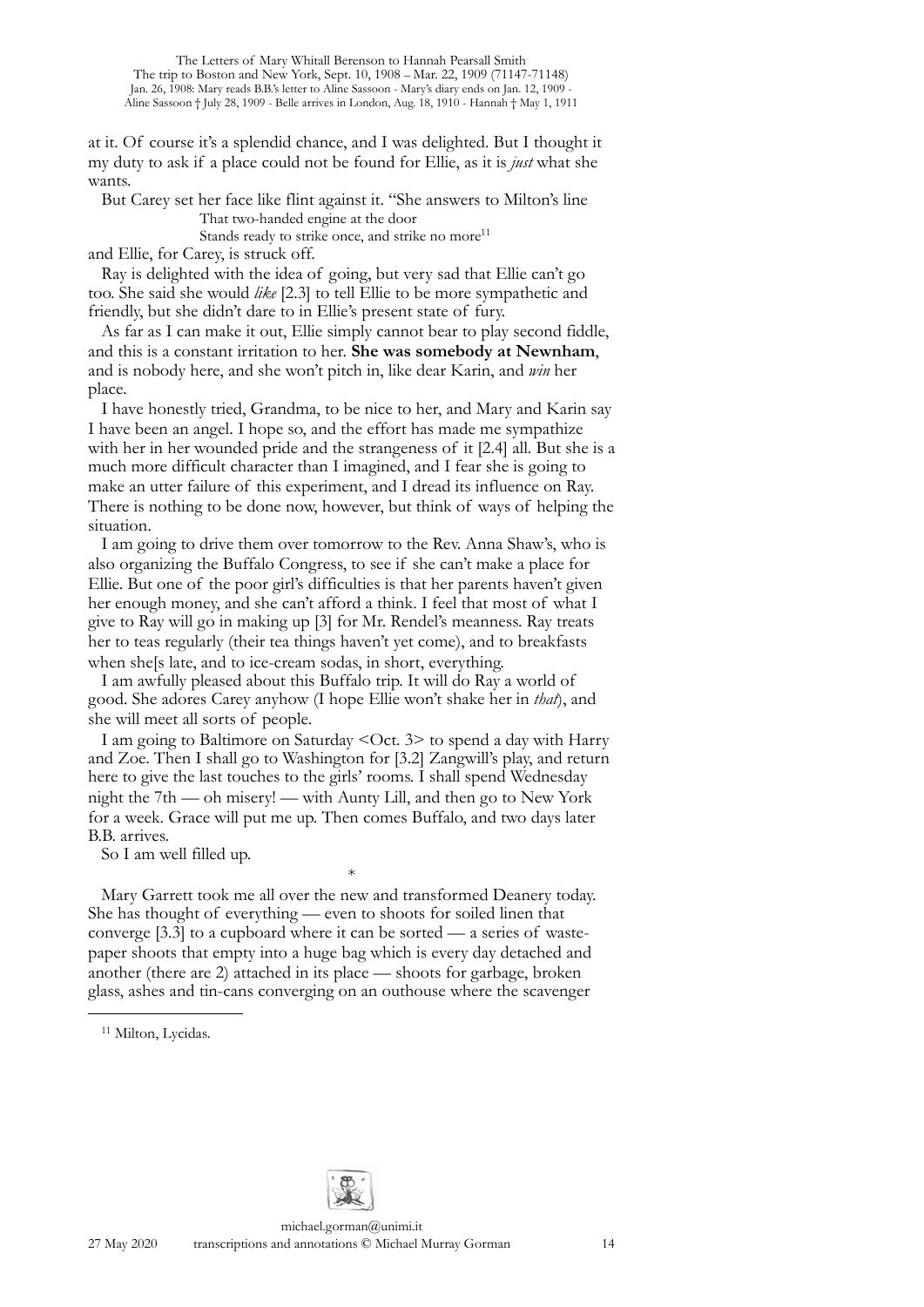comes, etc., etc. It would take me hours to explain the mechanism of it all. The only thing is that Mary Garrett is killing herself over it and [3.4] leading Carey a dog's life. They bicker together like the very *most*-married people I have ever known!

Mary is slow and fussy about details; Cary rapid as lightning, and understanding big things. I am a little afraid the over-elaboration of Miss Garrett's housekeeping will prove to be a distress and bore to Carey, but perhaps not.

\* I have just had a little talk with Ray about Ellie, and Ray says the essential thing is for Ellie to make friends of her own. She simply *can't bear* being brought in as [4] a tag to our party, and it has soured her life. She complains that no one treats her as a grown-up person or seems interested in what she has to say. She can't understand my treating Ray as so "young", but Ray has the wideness of vision to understand that this is only a manner, and that I really do respect her and leave her free.

Ray says if I want to be friendly to Ellie (as I do), I must send people to see them [4.2] *alone*, without my voluble self present, and I quite see how this must be so. Ellie rages at being relegated to the background, and her face grows sulkier and more morose each minute. So it is as well I'm going. I have many times tried to make Ellie talk, but I daresay we began wrong ages ago, and can't recover. At [4.3] any rate she is now so full of indignation and mortification that it is no use trying, and I had better leave it till another time. It is as well I am going.

Poor Ellie, carrying around her irritable self-consciousness. It is a curse for her. Karin is so much happier, with her ready self-less absorption in all that is going on. [4.4]

It is beautiful here, and we're having delicious weather. The girls are all enchanted with the country, and with Carey's architecture.

It is time for me to be trotting to my hotel, so I will say good night, and if a letter comes tomorrow will answer it then.

Devotedly thy daughter,

M.

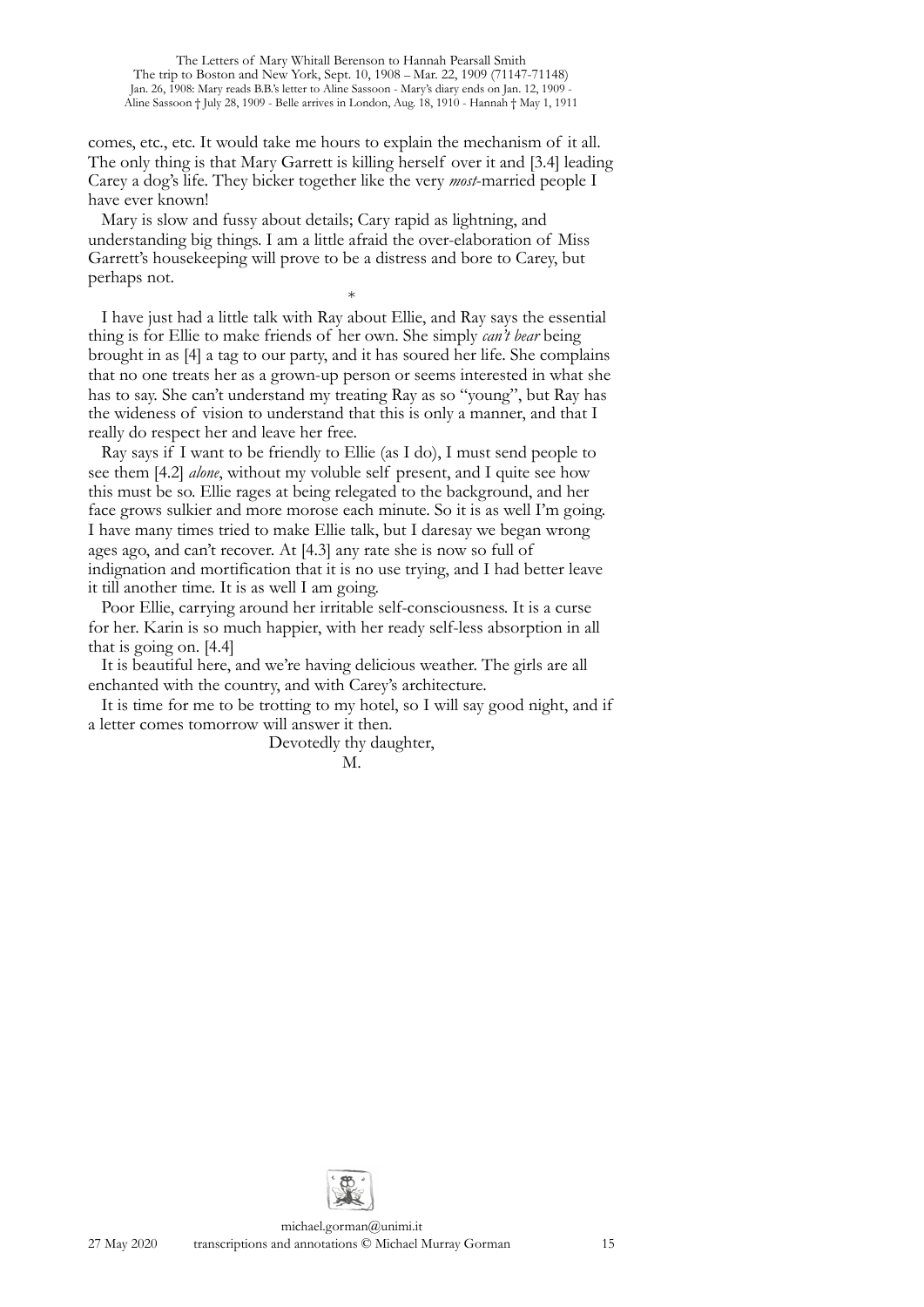#### 333-336 a two-page letter on writing paper

#### Bryn Maur, <Friday> Oct. 2, 1908

Dearest Grandma,

Cary is too wonderful. She thinks of everything. She has even got a "White Mountain Cake" for the girls, having heard me say that I wanted them to taste that delight of my youth.

She came in while Karin and I were this morning waiting to see Dr. Packard. She had a cold, and with her usual direct methods went at once to the leading throat-nose specialist to get it cured. She demurred at going in before we did, but of [1.2] course I made her — with all she has to do!

She invited us to lunch at her Club and gave us a splendid lunch and drove us to Wanamaker's. Karin was fascinated by her.

She asked me afterwards, "Would Aunt Carey like me better if I really worked hard these two years?"

"Of course she would!" I said, secretly delighted to have such a spur to Karin's ambition.

I think it really will make a difference. I am so glad, Mother, that the girls admire her and want to please her. [1.3] Her influence, her steady adherence to a belief in the intellectual life, are splendid for them at just this moment of their careers. She has been kind enough to get them tickets for **the Pageant on Friday, when the "Founders of Pennsylvania" are to be honoured by a Procession a mile long!** She thinks of everything.

I must tell thee now what Dr. Packard said. He examined Karin very carefully, and ended by saying no one but Dr. Heath could have preserved for [1.4] her the amount of hearing she has. He was truly enthusiastic over Heath's work, and said we were very fortunate to have been in his hands. As this is exactly what three Italian doctors told me, I do think we may feel that we have done the very best we humanly could for the dear child.

Karin is hearing splendidly at present — she says none of the girls suspect she is deaf, and she feels very happy about it. Dr. Packard seemed to think her hearing would probably improve, and he left her feeling quite hopeful. But he advises her to learn lip-reading so that she need never be anxious [2] in case of a heavy cold, or some unforeseen variation. And her teacher is coming out tomorrow morning to give her the first lesson.

After lunch with Carey, Karin and I bought for her and for Ray two readymade riding-habits for riding astride, less than four pounds each. They are very pretty, and Ray is delighted with hers. we also went to the Bank for Karin's £50 from Uncle Bernhard. The clerk, **seeing the "Whitall" in my name**, asked me if [2.2] I were "John M.'s" grand-daughter, and said he himself had been a great friend of "Lloyd P.'s", and that he often saw "Miss" Lizzie" driving about Germantown.

Karin was tired and came back, but I, miraculously upheld by Radiozone, went back to Wanamaker's and purchased curtains and cushions and a rocking chair for Ray, and various other things for Karin, returning just in time to dine with Carey.

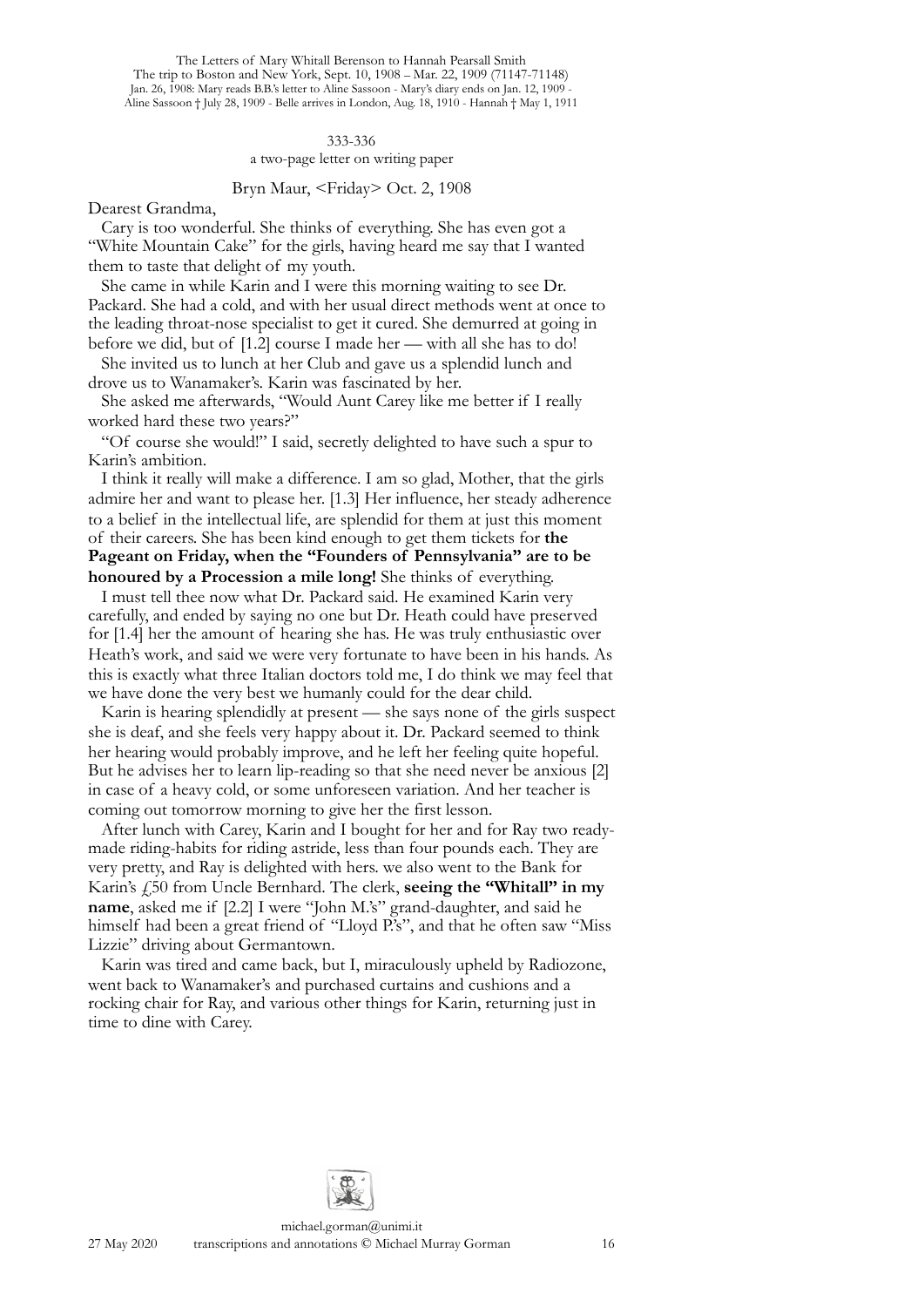Carey said to tell thee that in addition to their other wonders, all their [2.3] clocks are to be run by electricity in connection with the library clock, and that the house is all piped for vacuum cleaning! I tell them they will need only one servant to turn the handles and press the buttons!

But they are overwhelmed with misfortune, for the builder has done their great "Haddon Hall" room from 3 to 5 inches different from the plan, and none of the panelling fits. The whole wall must be torn out and all the electric and heating arrangements disturbed! It is a great misfortune. [2.4]

I had a nice long talk with Ray about Ellie. She says it is all the fault of Ellie not having had thee for a Grandmother, for she has not been taught to forget herself, and she is full of prickles and fancies that she is slighted or snubbed or not treated with enough respect. She even resents my kindness to her, for she thinks I am not interested enough in her opinions. And it galls her pride to come into things tagged on, as it were, where she is accustomed to lead.

Poor Ellie, she takes things by the wrong handle. But Ray very sagely says that if she can survive this, it will do her no end of good.

Here they all are to eat the White Mountain Cake — so goodnight.

Thy devoted daughter

Mary

[1] I wrote a letter of sympathy to Mrs. Trevy.

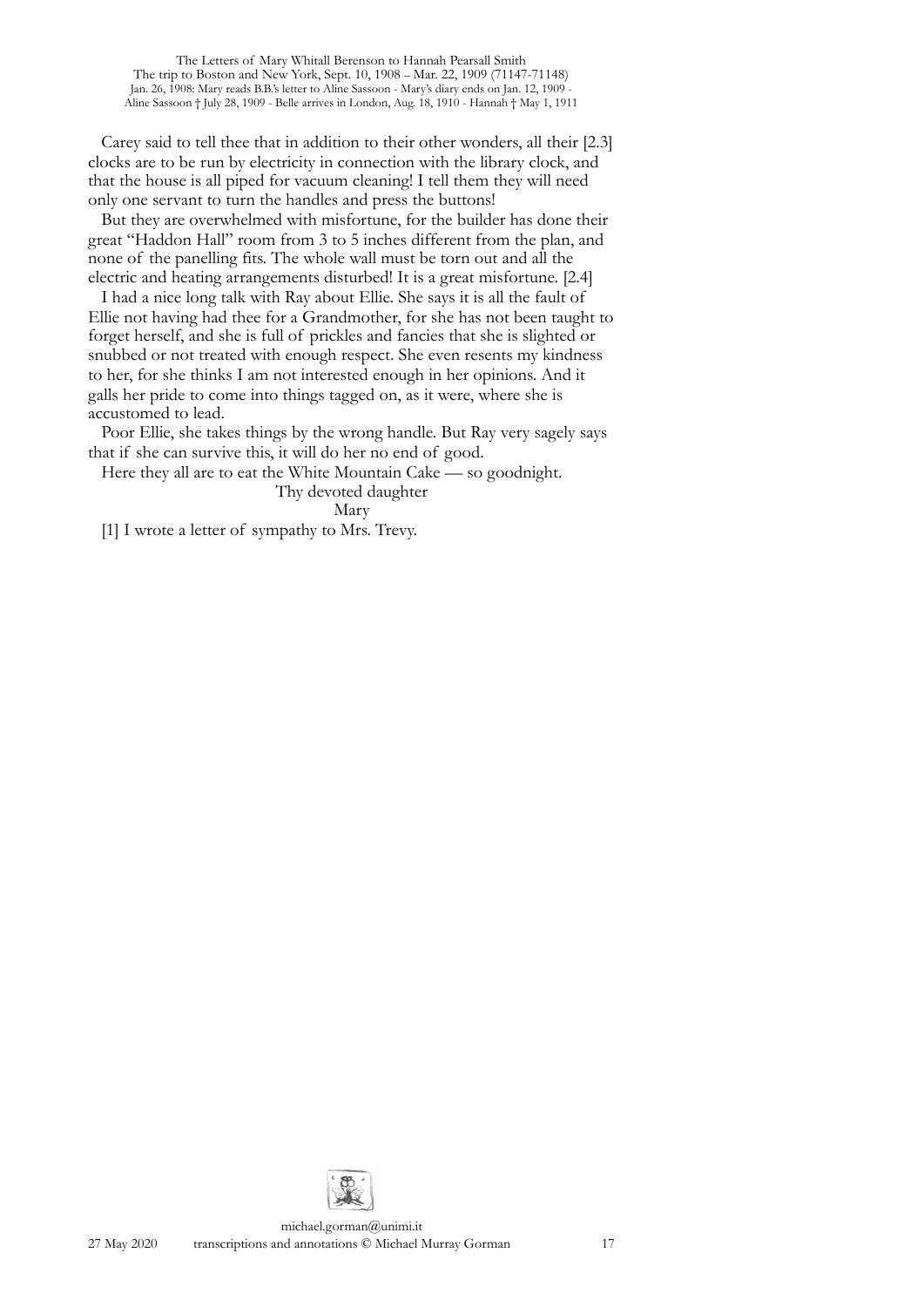> 337-344 a four-page letter on the embossed stationery of Bryn Mawr College

#### <Sunday> October 4, 1908

Dearest Grandma,

The Ellie difficulty has become so acute, and Ray is so weighted down and unhappy about it, that I am taking Ray off with me to Washington at noon, to get a change. We shall stay at the same hotel as the Zangwills and go with them to their "First Night". Ray seems to want to do this, and I am sure the change will be food for her. Ellie takes an unmitigatedly pessimistic view of everything and everybody. Some one must have given her [1.2] very false ideas of what she was to find over here, for she seems to have expected that all doors would be cordially opened to her because of coming with me. Of course if I had been consulted, I should have held out no such hopes, for not only is she a difficult person to take out, but she in interested in none of the things the rest of people I know care for. She didn't really come to work, Ray says, but to have new experiences and opportunities of a social kind. Not finding them, she is black and furious, and wishes aloud many times a day she had never come.

I chaperoned the girls to a football match [1.3] at Haverford yesterday, to which Ellie did not come, as she had a headache, so Ray and I got a chance to talk.

Ray said she was awfully sorry Ellie had come, as she was taking everything by the wrong handle, but we agreed that, being here, we must try to make as much of a success of it as possible.

So I said that when I went to New York **I would see all the old Bryn Maur girls who are working there in social things** (there are several I know holding municipal appointments), and try to interest them in Ellie, and that there she [1.4] and Ray could go on the Bryn Maur Club fore a week end, and meet them all, and thus give Ellie a start.

I am sure that it won't lead anywhere, unless she changes. She gave Grace the idea of despising her "School of Philanthropy", and probably she will turn up her nose at all these girls are doing, and put them against her. Ray said she rather feared it. However, it will be a chance. But if you think Ellie is going to say one gracious word to me about it, and feel a single spark of gratitude, you are very much mistaken.

Karin and Mary are so furious with her ungracious attitude they can hardly bear it.

And Mary's indignation [2] and concern has borne avery precious fruit. She dined with Carey and Miss Garrett last night, and poured out her soul to them, and when I went for my letters this morning, Cary came out and collared me, and vigorously dealt with the Ellie problem. She said she simply wasn't going to have Ray's year spoilt by Ellie, and so she was going to open opportunities, right and left, for Ellie to meet people and see social work of all kinds. For the next ten days she is too busy to do anything, but

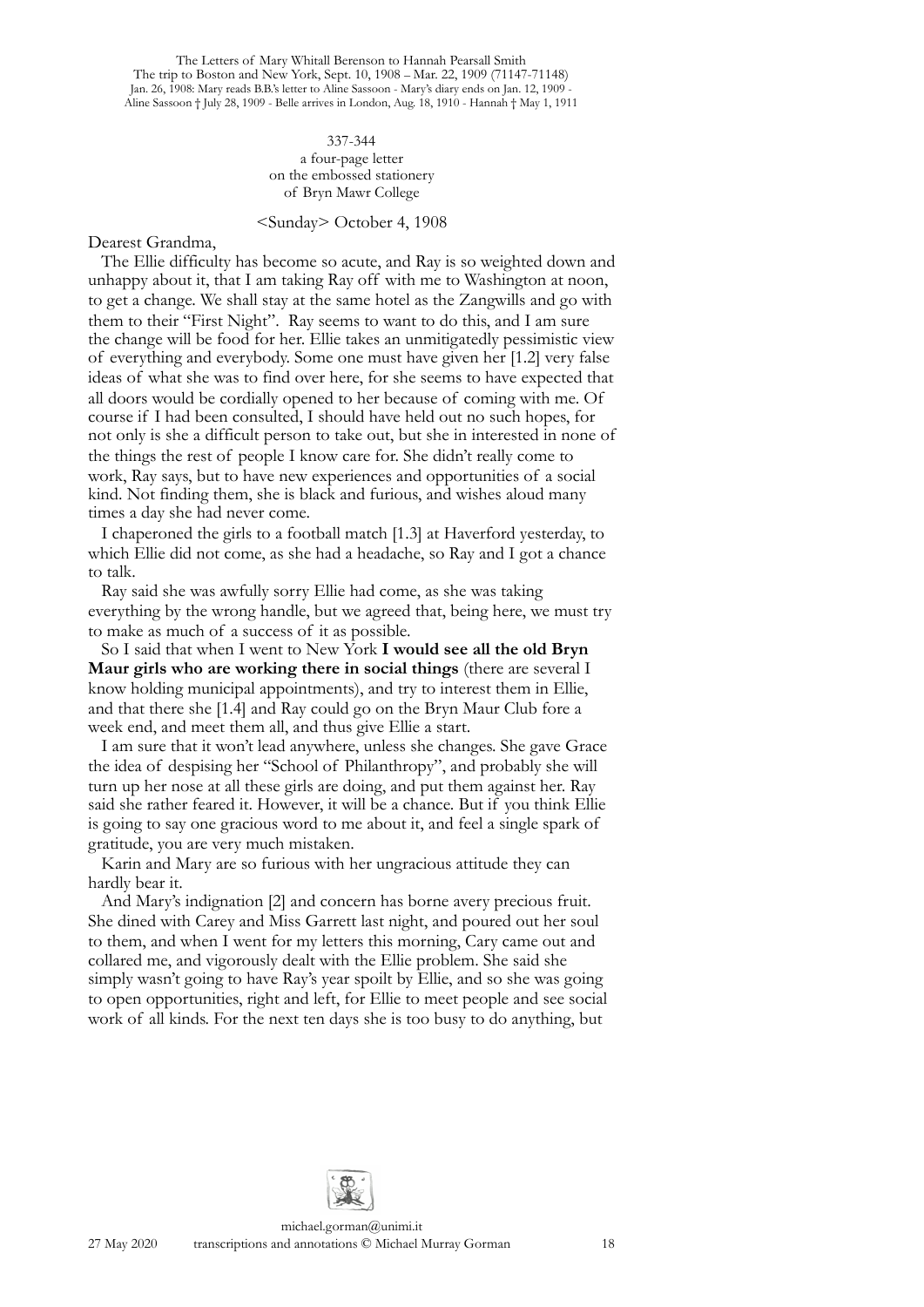after that she is going to hustle around in [2.2] the way only Cary can hustle, and get things going. She says she will not permit our Christmas holidays to be interfered with by Ellie, so she will get Miss Jane Adams of Chicago to ask her there to their Settlement — which ought to be most interesting. She told me to tell Ellie this, and make things brighter for Ray, so I have just doe so.

Ellie looked as black as a dozen thunder clouds and seemed undecided whether she really did care about "Settlement Work" or not. She evidently expects and wants something quite different. I hold her she must [2.3] get from her people enough money to travel, otherwise she would see nothing.She expected me to arrange for Suffrage societies to pay all her expenses!

But isn't it splendid of Carey? She is a Tower of Strength. Ray is rejoiced about it, and will go off to Washington with a much easier heart. She says she is sure Ellie is pleased, although she showed no sign. Ellie evidently expects everything to be done for her as a tribute to her personality, without her doing anything or even saying thank [2.4] you in return. It is amazing. It is a splendid lesson for Ray and Kari, who, I hope, didn't really need it, but still one can never learn enough to be nice to people, especially if you want them to do things for you!

Ray says she is learning a lot from it, for she is very fair and most observant, and while she is fond of Ellie — perhaps all the fonder for poor Ellie's faults! — she sees how inevitable it is that the Worthingtons and Karin and I feel as we do. She said yesterday that she was very grateful to me for my kindness to Ellie, that she saw I had done all I possibly could, short of liking the girl, and that, too, she saw, Ellie's conduct made almost impossible.

Ray [3] has a great deal of calm judgment and wisdom. She said my fault in dealing with Ellie had been in being too impersonal, and in lumping Ellie in with the "Young People" for whose welfare I was bound to provide, but whose conversation was not particularly enthralling for me. Ellie's sensitive pride has been up in arms against this from the start, she has resented it at every moment, for in her own family circle she is treated, as far as conversation and opinions go, on a level with the grown-ups, [3.2] and is not herded off into "the children".

On the other hand, as Ray says, they give her no financial independence, but Ellie is not calm and wise, and doesn't think of this in praising her own family system as compared to Ray's.

This has been a lack of tact on my part, but still it is not one I am inclined to remedy, for Ellie and I have few interests in common, and I can't spend my time simulating interest where I feel none. I might as well go to live with Aunty Lill [3.3] at once!

Still I can see Ellie's point, and how wounding it is to be taken care of by a person who doesn't care to talk to you. Ray and Karin, with thy admirable training behind them, would not resent this, though it might not be the height of bliss to them, but Ellie is all over pride and sensitiveness, and so

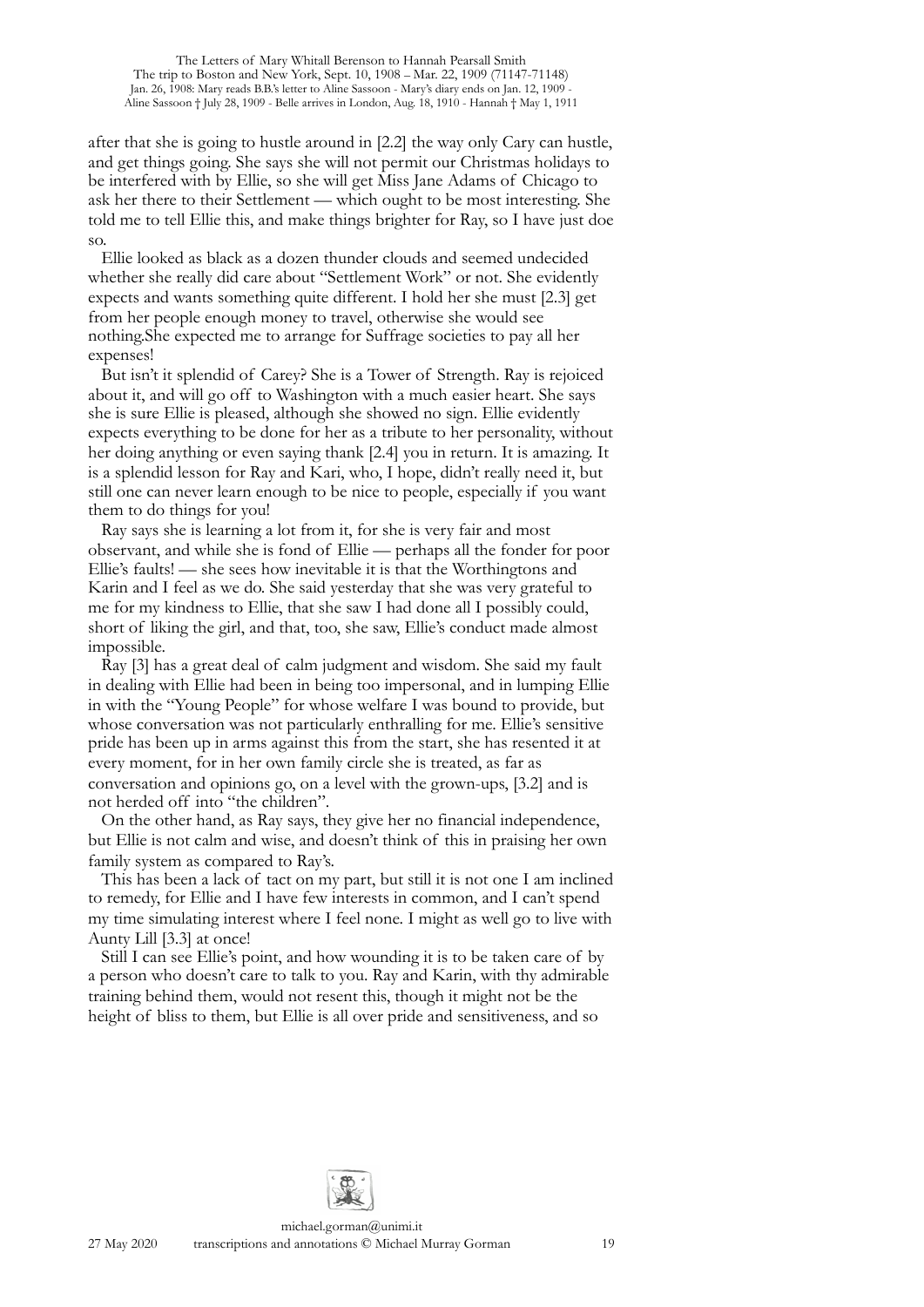my kindness has been bitter to her, and she can't bring herself to thank me, and to behave nicely about anything that comes [3.4] through me!

Ray sees all this, and I do not think she resents anything on my part, for she has seen me making a continuous effort to be agreeable with Ellie and to plan for her comfort and pleasure.

But oh Grandma what a curse the girl has been!

**Here is the most lovely College in the world, nice girls, divine weather** — and Ellie blackening it all for the whole of us, for of course I can't throw it off while Ray is distressed.

Mary cried over it last night, she did so want Ray to like it here and be a success among the girls, and Ray hasn't had a chance to [4] say a word to anyone.

Ellie spends her whole time in Ray's room (not to speak of leaving her things untidily on every chair and table), and often when Karin or I are there she picks up a book and reads it, but never goes away.

We should have been so happy without her, for it is enchanting here, and I'm sure ray would have made friends and taken an interest.

And now Ray has decided not to be an undergraduate, but [4.2] to take the rank of a graduate along with Ellie, so as to be more with her. I tell Mary she must simply put them bot out of her mind, and enjoy Karin, who is taking to it like a duck to water. But Mary had dreamed dreams about Ray, and counted on her friends adoring Ray, and the disappointment is sorrowful. But I think after a week or [4.3] two it will be better.

Ellie will get to work, and Ray will feel freer to leave her. So I am not despairing — and hurrah! Ray and I are off in half an hour for a spree without the depressing Ellie. I will write thee from Washington, and I hope Ellie's dread name will not appear in my letter.

I haven't succeeded in getting the girls' rooms in order yet. No carpenter or upholsterer is [4.4] to be found, and the Wanamaker things are very slow in coming. But I hope by Tuesday when we return, everything will be here, so that I can leave them on Wednesday really comfortably settled.

They each have two rooms on the ground floor (which is however raised about 6 feet by a basement story), and their studies are big and they have huge cupboards.

Ray is up in Ellie's room, and I must get her to dress and pack. I can't tell thee how we all, Carey and Miss Garrett and all, grieve over thy attack of lumbago and increasing discomfort.

We *all* love thee dearly, and I most of all!

Thy devoted daughter M.